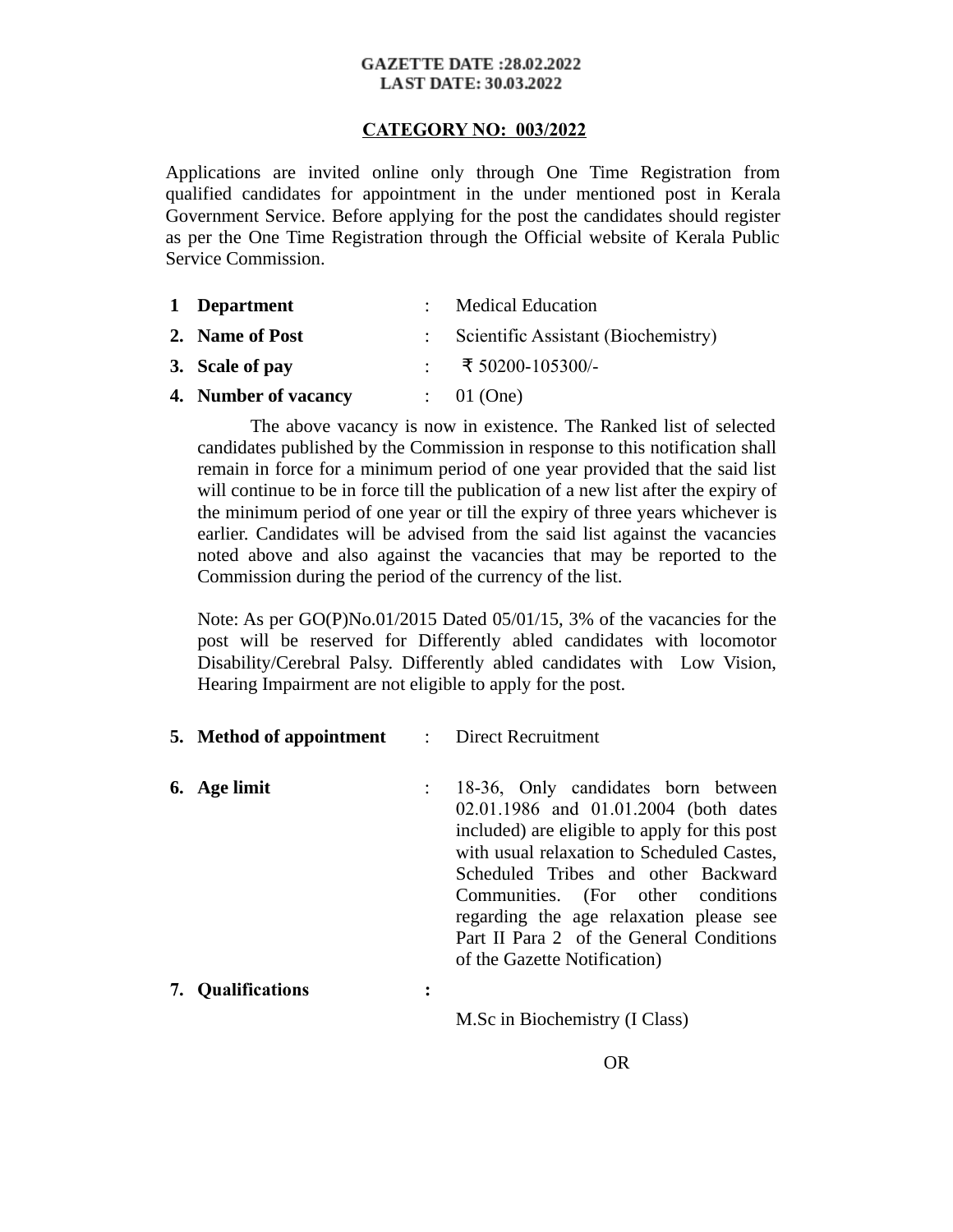(In the absence of those with this qualification) M.Sc in Chemistry(I class) with Biochemistry as a subject.

OR (if no candidate is available with this qualification) M.Sc in (a) Pure Chemistry (I or II class) OR (b) Applied Chemistry (I or II class) OR (c)Analytical Chemistry (I or II class)

# **Note:** 1 Rule 10 a (ii) of part II of KS&SSR is applicable.

- 2 Candidates who claim equivalent qualification instead of qualification mentioned in the notification shall produce the relevant Government Order to prove the equivalency at the time of verification, then only such qualification shall be treated as equivalent to the prescribed qualification concerned.
- 3 In the case of difference in original caste/ community claimed in the application and that entered in SSLC book, the candidate shall produce a Gazette notification in this regard, along with Non Creamy Layer Certificate/ Community Certificate at the time of certificate verification.

# **8 Method of submitting applications :-**

(a) Candidates must register as per 'ONE TIME REGISTRATION' with the Official Website of Kerala Public Service Commission [www.keralapsc.gov.in](http://www.kerealapsc.gov.in/) before applying for the post. Candidates who have registered can apply by logging in to their profile using their User-ID and password. Candidates must click on the **'Apply Now'** button of the respective posts in the Notification Link to apply for the post. The photograph uploaded should be one taken after 31.12.2012. The Candidates creating new profile should upload the photographs taken within six months. Name of the candidate and the date of photograph taken should be printed legibly at the bottom portion. The photograph once uploaded meeting all requirements shall be valid for 10 years from the date of uploading. There is no change in other instructions regarding the uploading of photographs. No application fee is required. Candidates are responsible for the correctness of the personal information and secrecy of password. Before the final submission of the application on the profile candidates must ensure correctness of the information in their profile. They must quote the User-ID for further communication with the Commission. Application submitted is provisional and cannot be deleted or altered after